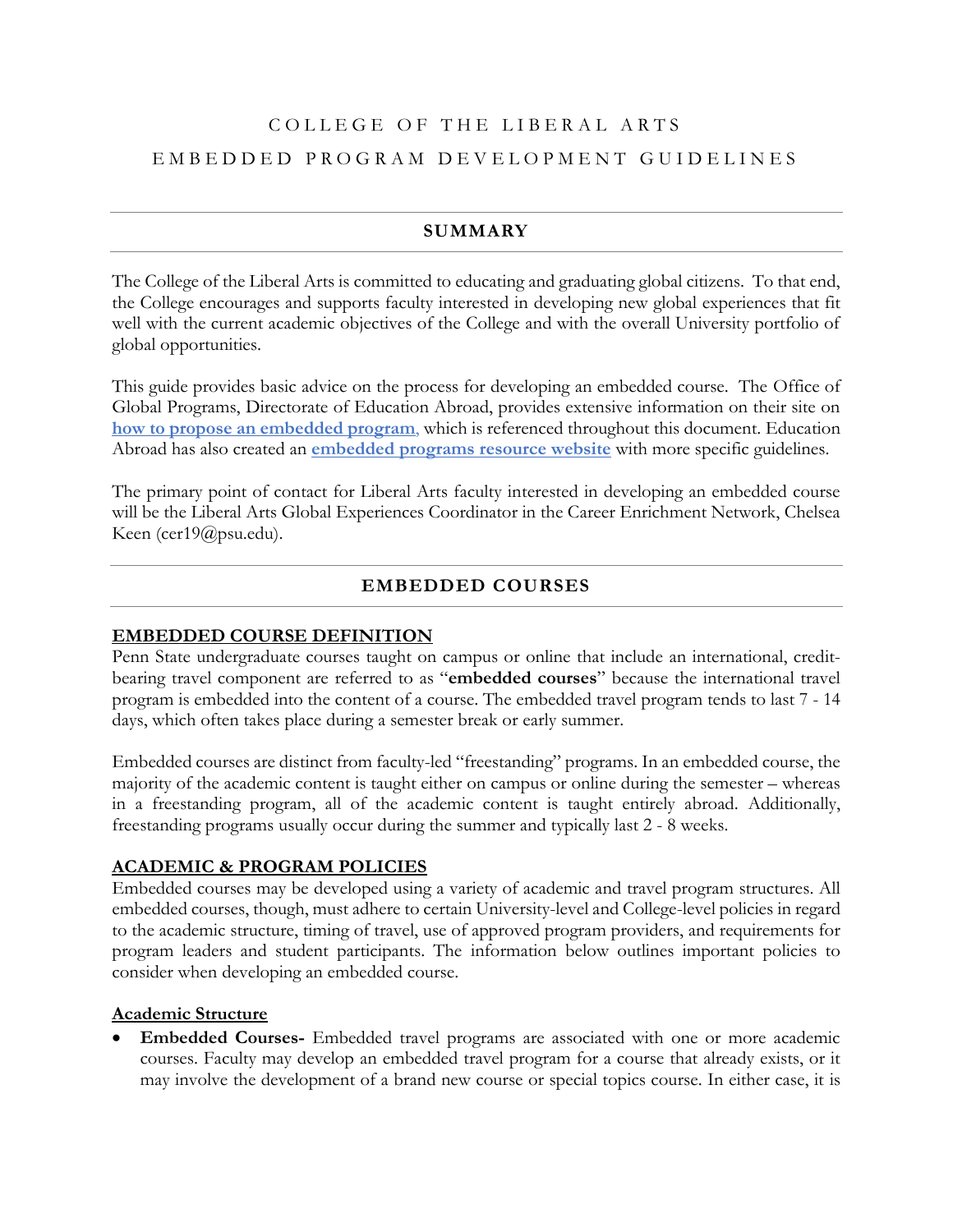essential that the faculty member communicate with the leadership of his or her academic department, college and campus concerning the process for course approval.

- **Course Associations-** Embedded travel programs may be associated with cross-listed courses, independent studies, and/or multiple courses across various disciplines in order to maximize potential student participants. Appropriate course associations will be based upon the academic goals of the embedded travel program. Faculty are expected to communicate with the course scheduler in their department regarding the course(s) and any specific course controls, class notes, or other details that should be listed in LionPATH.
- **Optional vs. Required Travel-** Embedded courses can be academically structured in different ways. The embedded travel program can be mandatory for all students enrolled in the course or it can be optional. If the travel component is optional, the faculty leader may attach a 0.5 or 1-credit course, along with additional academic submissions, to provide the opportunity to earn additional credit. The additional credit for the course typically would have an X97 or X99 designation.
- **Embedded Course Syllabi-** Faculty are expected to create a syllabus for their embedded course – whether it is for 1 or 3 credits – to outline the academic components of the embedded travel program and how students' grades will be assessed. The syllabus should also include information related to behavioral and safety guidelines for the program. A sample syllabus can be provided.

### **Timing of Travel and Academic Credits**

- **Appropriate Timing-** The most common timeframe for an embedded travel program is a spring semester course with travel during spring break, though programs with travel during fall break (Thanksgiving), winter break, or summer term are acceptable as well. Please note the special considerations regarding timing and academic credits below.
- **Required Academic Credits-** In accordance with University and Education Abroad policy, each student participating in an embedded program must be registered for a minimum of 0.5 credits during the official academic semester in which the travel component occurs. This means that if a faculty member teaches a course in the spring and leads the embedded travel component during early May, then because the travel is officially occurring during the summer semester, an additional course set for a minimum of 0.5 credits must be established for the travel component in May. This is also the case if a course is taught in the fall semester and the travel occurs over winter break, because the travel is technically occurring during the spring semester. Faculty leaders should take this into consideration that adding an additional 0.5 or 1-credit course during the summer semester will add an additional tuition cost for the students. Additional details about tuition are outlined in the "Embedded Travel Program Fees and Tuition Costs" section.

### **Use of Approved Program Providers**

- **Required Program Providers-** Working with a third-party travel program provider is mandatory as it ensures a more streamlined budget process, as well as addressing risk management concerns. It also allows faculty to focus on the academic components of the travel and moves the logistical details to the selected provider.
- **Provider Contracts & Insurance Requirements-** Contracts and agreements with program providers or other outside agencies must be reviewed by the University Risk Management Office before signatures are completed. Similarly, contracts with partner universities for services such as housing and transportation must be articulated through a Risk Management-approved contract. For a contract to be approved by Risk Management, the provider must adhere to the University's standard of maintaining a minimum of \$10M in general liability insurance. In addition,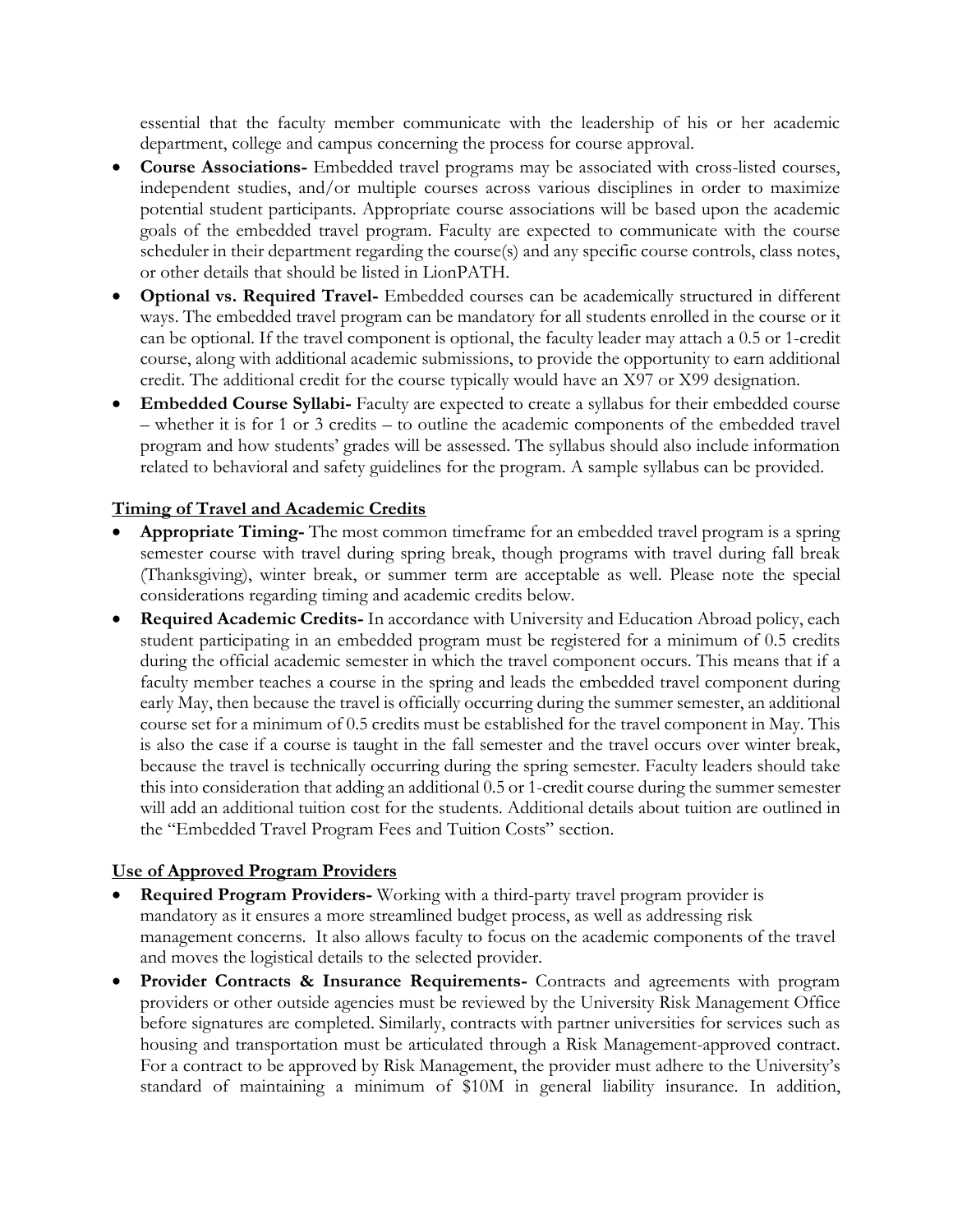transportation providers must carry a minimum of \$1M in liability insurance. The Global Experience Coordinator can provide recommendations for PSU-approved program providers.

### **Program Leaders Requirements**

- **Minimum Number of Program Leaders-** In accordance with the policies of Education Abroad, as well as Risk Management guidance, the College of the Liberal Arts requires that two responsible Penn State employees must be present throughout the duration of the program.
- **Eligible Program Leaders-** Program leaders are typically faculty members, though graduate students or graduate TAs are acceptable leaders, as well. Faculty leaders from the College of the Liberal Arts are welcome to collaborate with co-leaders from other departments and colleges to promote interdisciplinary embedded programs.

### **Student Participant Requirements**

- **Minimum Number of Student Participants-** In order to maximize the academic benefits and cost effectiveness of embedded programs, the College of the Liberal Arts requires that a minimum of 10 students participate in the travel component of an embedded program.
- **Eligible Student Participants-** Any student traveling with an embedded course must be registered for at least one of the associated courses to which the travel is tied. This means that students who are not currently enrolled in the course, including students who have taken the course in previous semesters, may **not** participate in the embedded travel component. Students from any academic college or discipline may participate in a Liberal Arts embedded program.

### **Embedded Travel Program Fees and Tuition Costs**

- **Embedded Program Student Fees-** The student fee for the embedded program will be determined by the budget proposal provided by the program provider. The embedded program fee typically includes the cost of accommodations, educational activities, in-country transportation, guides, taxes, etc. Some meals may be included. Flights for the program may be included but are typically purchased separately. Course tuition is not included. When promoting the program to students, it is important to clarify what is and is not included in the program fee and to provide an estimated cost for additional expenses – for example flights, meals, transportation to/from the domestic airport and course tuition are typically not included – so that students understand the estimated total cost of the program and what they will be expected to pay out-of-pocket.
- **Embedded Program Leader Fees-** The fees for the program leaders may be paid for using the LA Embedded Program Leader Travel Support Funds (see below) or departmental funds; the program leader fee may be slightly higher than the student fee if it includes a single accommodation. In certain circumstances, the program leader may request for the leaders' fees to be amortized among the students' fees, though this results in a higher fee per student.
- **Cost of Academic Credits-** Tuition costs for academic credits are **not** included in any embedded travel program fees. If additional credit is earned during the fall or spring semester, full-time students enrolled in 12 credits or more will not incur any additional tuition cost because it will be included in their full-time semester tuition. Part-time students, however, would incur additional tuition costs because they are paying per-credit. Additionally, any credits earned during the summer semester – including an additional 0.5 or 1-credit for travel in May – will add an additional tuition cost for almost all students (because they are typically not full-time students during the summer). Faculty leaders should keep this in mind when considering travel programs in May. Tuition costs are unique for each student and can be found on the **[Penn State tuition website.](http://tuition.psu.edu/tuitiondynamic/tuitionandfees.aspx)**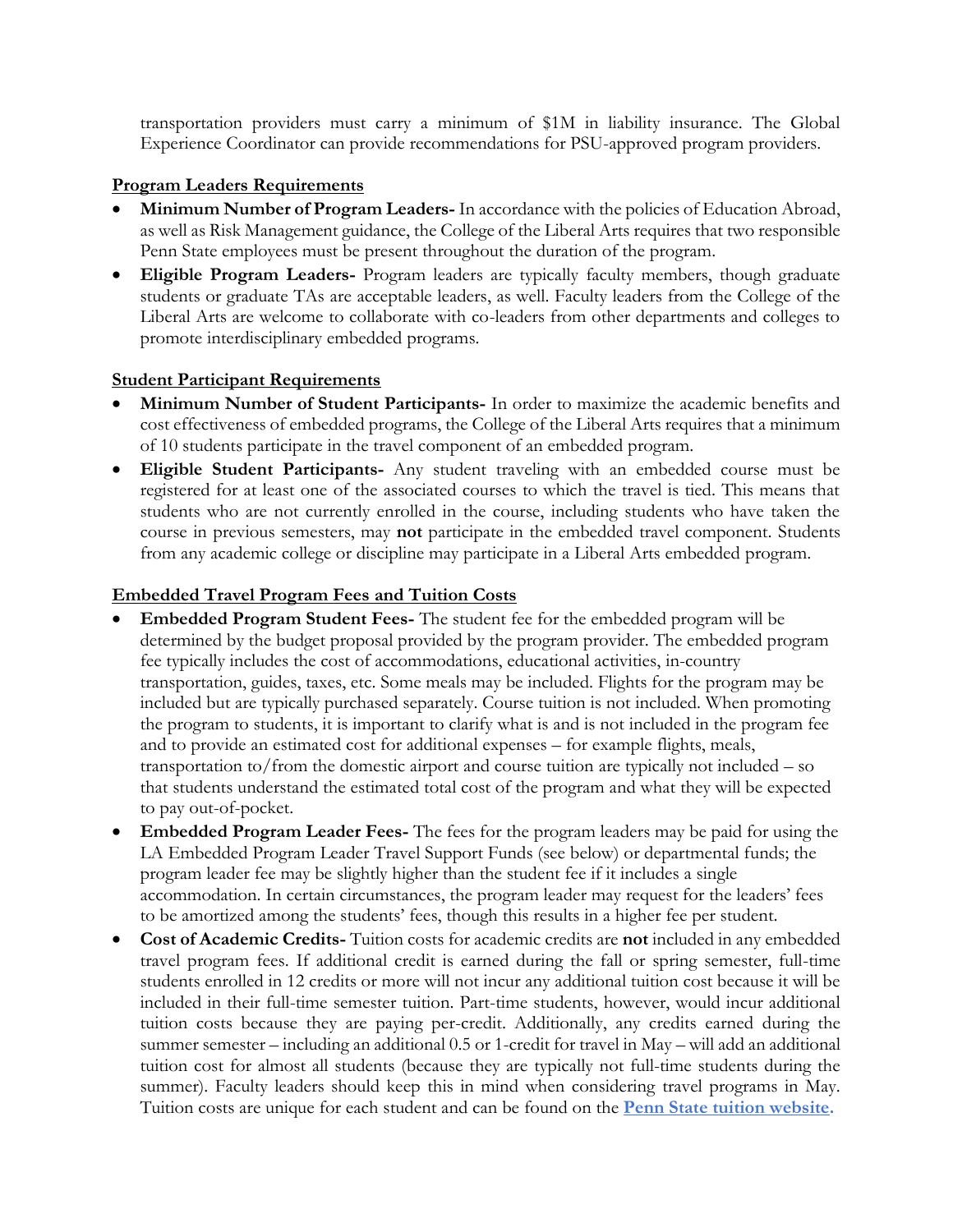### **Embedded Travel Program Fee Billing**

• **Embedded Program Fee Billing-** The Global Experiences Coordinator will pay the invoice to the provider for student and/or faculty leader fees in advance of the program out of the Career Enrichment Network budget. The GEC will bill students' bursar accounts for the program fee, plus a 2.5% contingency fee, which will reimburse the Career Enrichment Network budget. Students will provide authorization to be billed and will be responsible for paying the program fee by the designated due date. If the program leaders' fees are included in the invoice, the Career Enrichment Network will either deduct the fee amount from the program leaders' travel support funds (if they are a Liberal Arts leader) or will request reimbursement from the program leaders' department (if they are not a Liberal Arts leader).

# **Program Leader Family Travel Policy**

• **Family Travel Policy Adherence-** Per University policy, education abroad program leaders are not permitted to bring spouses, children or family members on Education Abroad programs. If a program leader would like to request an exception to this University policy, they must submit a request form to Education Abroad at least six weeks before program departure. This request form can be provided by the Global Experiences Coordinator. It is expected that program leaders adhere to Education Abroad's policies in order to receive Liberal Arts funding.

### **PROPOSAL PROCESS**

Faculty members are strongly encouraged to **plan at least a year in advance for an embedded course** to allow adequate time for identifying program providers, finalizing contracts, securing University approvals, promoting the course, and scheduling students. A detailed checklist and timeline can be provided. The basic process for developing and proposing an embedded course is:

- 1. **Submit Interest Form** Complete the **[Embedded Course Interest Form](https://docs.google.com/forms/d/e/1FAIpQLSd9zFgAuxBXQ8qP5mBzWxMhwarEatb7gMorFV66cifg9xkIaA/viewform?usp=sf_link)** to express initial interest in leading a course. After submitting the embedded course interest survey, the Liberal Arts Global Experiences Coordinator from the Career Enrichment Network, Chelsea Keen, will contact you to further discuss your idea and share information and policies related to proposing an embedded course. Proposals will be reviewed and accepted based on the overall quality and feasibility of the program, as well as the availability of funding that has been budgeted for Liberal Arts embedded programs.
- 2. **Receive Departmental Approval** Share your plan with your department head and undergraduate studies officer to obtain department support of your proposed plan and to determine if any department-based resources are available to cover instructor travel costs or to provide grant awards to support participating students.
- 3. **Provide Program Goals & Details** Submit a brief, written description of the embedded travel component, including dates, rationale for the selected location, additional academic requirements, and a tentative schedule of activities. This can be submitted after your meeting with the Global Experiences Coordinator and will be used to connect faculty with program providers to generate a proposal for the course travel logistics.
- 4. **Submit Proposal to Education Abroad** Once you have met with the Global Experiences Coordinator, identified a provider, and solidified your travel itinerary, you will complete and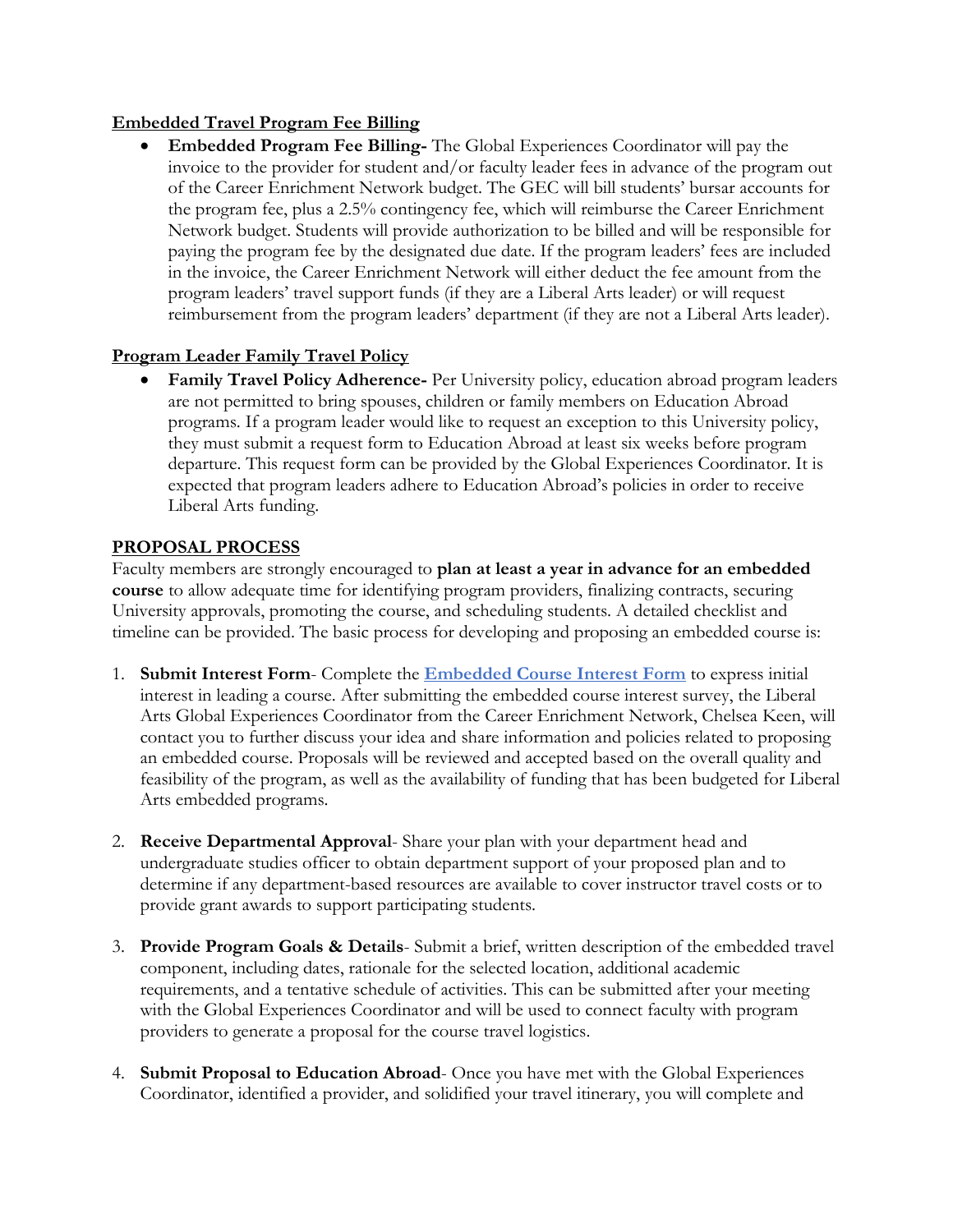submit an official embedded program proposal on the **[Education Abroad website](https://gpglobalea.gp.psu.edu/index.cfm?FuseAction=Programs.ViewProgram&Program_ID=10783)**. Education Abroad is responsible for reviewing all program proposals for institutional risk and requires faculty leading embedded programs to submit specific program details to their office. Details for the pre-decision phase and post-decision phase of the proposal process are outlined on the Education Abroad site. If you have specific questions regarding the information to be provided to Education Abroad, please contact Education Abroad at embeddedprograms@psu.edu.

# **PROGRAM LEADER FUNDING SUPPORT**

# **Liberal Arts Embedded Program Leader Funding**

- **LA Embedded Program Leader Travel Support Funds-** The Career Enrichment Network will provide Liberal Arts Embedded Program Leader Travel Support Funds for a select number of Liberal Arts embedded program leaders each year on a rolling basis. The travel support funds will be used to help defray the travel and/or program expenses of the program leaders, resulting in a lower per-student cost for the embedded program. Program leaders may receive up to a maximum of \$2,000 in travel support funds. The \$2,000 in travel support funding is not salary or extra compensation for the program leaders; it is intended to cover a large percentage of the faculty leader's travel and in-country costs.
- **LA Embedded Program Leader Research/Professional Development Funds-**Additionally, the Career Enrichment Network recognizes the time and energy that embedded program leaders devote to the development and execution of embedded programs. In order to support and encourage these efforts, the Career Enrichment Network will provide Liberal Arts Embedded Program Leaders Research/Professional Development Funds of \$1,000 per leader to be used for research and/or professional development. The \$1,000 in research/professional development funds is not salary or extra compensation for the program leaders.
- **Funding Eligibility-** In order for a Liberal Arts embedded program leader to be eligible to receive travel support funds and research/professional development funds, their embedded program must adhere to all of the academic and program policies outlined above, including having a minimum of two program leaders and 10 student participants.
- **Funding Disbursement-** The Career Enrichment Network will distribute travel support funds and research/professional development funds by transferring the funds to the program leader's academic department. Faculty leaders do not need to apply for the funding in advance. Prior to transferring the funds, the Global Experiences Coordinator will communicate with the department's administrative coordinator to share information about the funds and their intended use. The program leader will be responsible for following their department's procedures and requirements for reconciling or receiving reimbursement for all travel-related and research/professional development-related purchases.

# **Global Programs Faculty Travel Grants**

• **Global Programs Faculty Travel Grants-** The University Office of Global Programs maintains a fund to support faculty travel for a short-term stay (1-4 weeks) for up to a maximum of \$3,000 per project. The Global Programs Faculty Travel Grant supports faculty travel for the following purposes: 1) to lead students on a faculty-led international experience 2) to plan and set up a faculty-led international experience or 3) to develop collaborative relationships that will be used in future residential or distance courses that will have significant interaction with international faculty and students at the partner institution. The deadlines for these funds are October 8 for travel during the spring semester or later, and February 25 for travel during the summer, fall semester, winter break, or later. Applications and eligibility requirements can be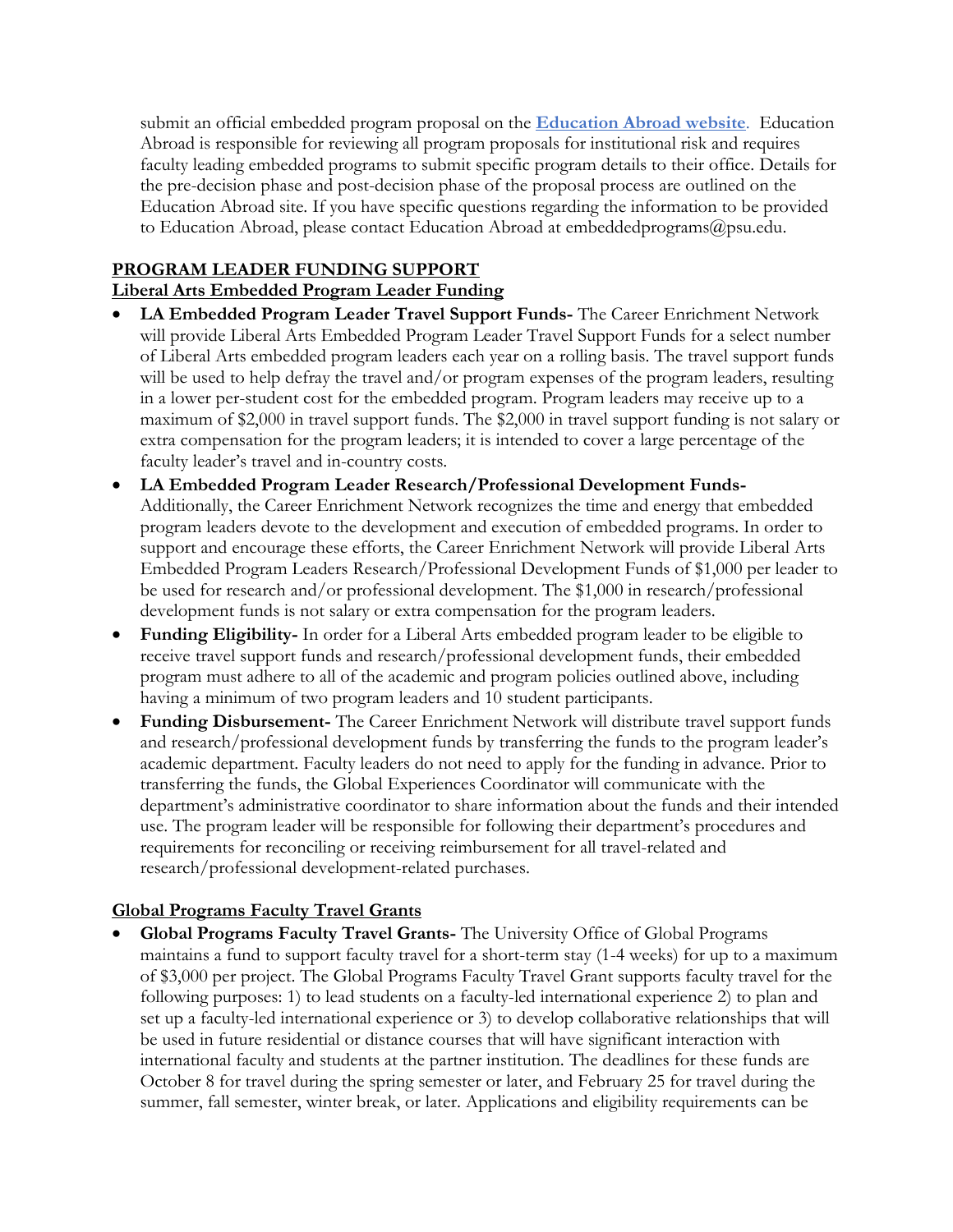found on the **[Global Programs](https://global.psu.edu/node/168) website**. Faculty leaders are encouraged to apply for these grants, as Liberal Arts faculty leaders have been successful in earning these awards in past years.

### **STUDENT FUNDING SUPPORT**

- **PA Commonwealth Scholarship-** Students participating in embedded programs should be strongly encouraged to apply for the **[Pennsylvania Commonwealth Education Abroad](https://global.psu.edu/node/397)  [Scholarship](https://global.psu.edu/node/397)** through Global Programs. This is a \$1,000 scholarship available for undergraduate students participating on faculty-led embedded programs. This is a need-based competitive application process; funding is not guaranteed for all students.
- **Liberal Arts Enrichment Funds-** Liberal Arts majors also are encouraged to apply for **[Liberal](http://www.la.psu.edu/current-students/cen/funding/apply)  [Arts Enrichment Funds](http://www.la.psu.edu/current-students/cen/funding/apply)**. The College of the Liberal Arts will provide a \$750 enrichment funds award to undergraduate Liberal Arts majors participating in a Liberal Arts embedded program. Some exceptions to this amount may be made in cases where embedded course travel is also being combined with a more traditional study abroad experience in the same location. Please note: Liberal Arts enrichment funding is available only to current undergraduate students with at least one major in the College of the Liberal Arts at University Park or World Campus. Students who have minors in the College of the Liberal Arts are not eligible for this funding. Students must complete the enrichment funding application to receive this funding. Incomplete applications or applications without thoughtful responses will not receive funding, so students should be encouraged to take the necessary time to complete their applications fully.

# **TRAVEL & TRANSPORTATION GUIDELINES**

Embedded program leaders may coordinate their group's travel and airport transportation in a variety of manners based on the preferences of the leader. The Global Experiences Coordinator may provide guidance and suggestions for travel and transportation options, but it is the responsibility of the program leader to coordinate the logistics and communicate the plan to the students. All embedded program group travel and transportation must adhere to University Risk Management policies. Program leaders should wait to book all travel until after the program has at least 10 committed students. The information below outlines important guidelines and policies to consider when coordinating travel and transportation.

### **Flight Travel Guidelines**

Program leaders may decide if their group will travel to their destination together or separately, and if the travel will be coordinated as a group or individually. The guidelines below outline the possible options, along with the benefits and drawbacks of each, that program leaders may choose. Program leaders are responsible for communicating the travel plan with their students.

- **Group Travel, Group Booking** Program leaders may require the students to all take the same flights to/from their destination. Leaders can also utilize a travel agency to coordinate a group booking. The benefits of this option include traveling together, having the support of a travel agency to assist with any flight delays or changes, and having consistent flight rates from the agency. The drawbacks include more administrative and logistical involvement from the program leader.
	- o **Travel Agency Options** Penn State's preferred travel agency is **[Anthony Travel.](https://travel.psu.edu/features/anthony-travel-preferred-travel-agency-penn-state-employees)** Please be aware that Anthony Travel will only accept one credit card for a group booking; this would require the faculty leader to pay the entire cost up front with their purchasing card, and the Career Enrichment Network would bill the students bursar accounts and reimburse the faculty leader's department for the purchasing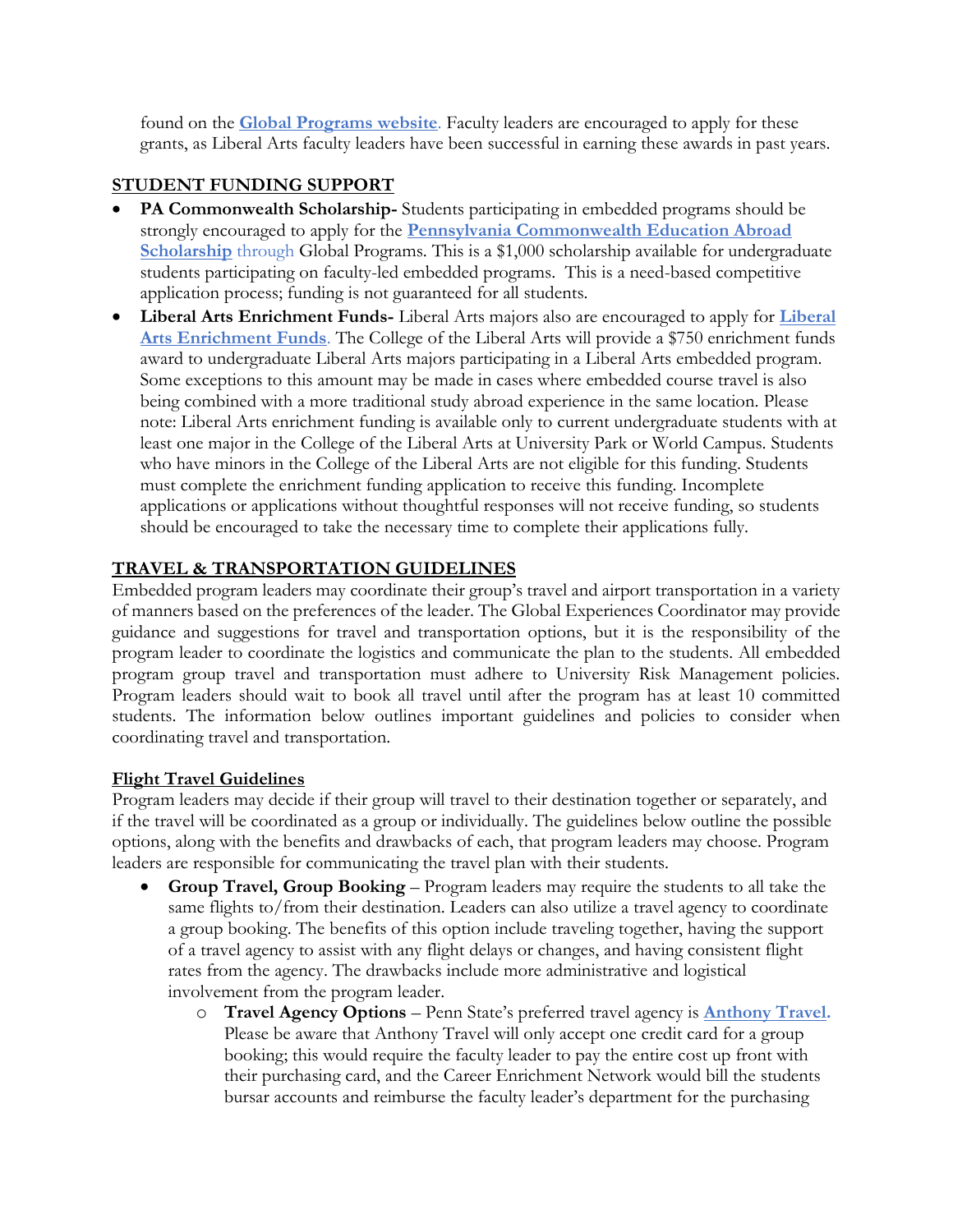card charge. This would need to be built into the budget several months in advance. Faculty leaders are able to use a different agency, though please be aware that **[Penn](https://travel.psu.edu/sites/travel/files/airfare_booking_grid_9-2017_updated.pdf)  [State departments may require a cost comparison](https://travel.psu.edu/sites/travel/files/airfare_booking_grid_9-2017_updated.pdf)** if the flight is over \$1,000 to reimburse the cost to document that the fare is reasonable. One travel agency which does allow students to pay for group flights individually is **[Student Universe.](https://www.studentuniverse.com/group-travel)**

- **Group Travel, Individual Booking** Program leaders may require the students to all take the same flights to/from their destination, though they may ask the students to book and pay for the specific flights individually (without a travel agency). The benefits of this option include traveling together and less administrative time for the program leader. The drawbacks include that students may have different rates for the same flights, and it does not include the support of a travel agency in the event of a delay.
- **Individual Travel, Individual Booking** Program leaders may also require students to coordinate their own flights, as long as they arrive/depart within a specific time frame at a specific airport. Benefits of this option include allowing students to learn skills related to traveling independently and less administrative time for the program leader. Additionally, depending on the timing of the program, this may be the only option if students are arriving/departing from different domestic airports (i.e. during winter or summer programs). The drawbacks include challenges related to students traveling independently and lack of support in the event of a delay.

### **Domestic Airport Transportation Guidelines**

If the program leader decides to require a group flight, they may also decide if the group will travel to/from the domestic airport together or separately. The guidelines below outline the possible options, along with the benefits and drawbacks of each, that program leaders may choose. Program leaders are responsible for communicating the transportation plan with their students.

- **Group Transportation** Program leaders may require students to participate in group travel to/from the domestic airport. **Program leaders must adhere to all University Risk Management travel policies if traveling as a group.** It is the program leader's responsibility to coordinate and book all group transportation, though the Global Experiences Coordinator can assist with processing student payments. Group transportation costs should be budgeted for when determining the embedded program fee in order to make students aware of the overall costs of participation.
	- o **Charter Buses** Program leaders may book charter buses that meet **[Risk](https://controller.psu.edu/insurance-requirement-charter-bus-companies)  [Management's insurance requirements](https://controller.psu.edu/insurance-requirement-charter-bus-companies).** Program leaders are responsible for requesting quotes, obtaining contract documents and requesting signatures from Risk Management. Faculty and staff are not allowed to sign any contracts – they must submit the contract to Risk Management for an authorized signature. The benefits of this option include the safety and ease of a charter bus. The drawbacks include the high cost for students and the administrative time of the program leader. Recommended **[charter buses that have been pre-approved by Penn State Risk](https://controller.psu.edu/risk-management/vendors/bus-lines)  [Management](https://controller.psu.edu/risk-management/vendors/bus-lines)** include Fullington, Long Motor Buses, and AJ Limo Coach. **[Penn](https://transportation.psu.edu/driver-services)  [State Fleet also offers driver services](https://transportation.psu.edu/driver-services)** for buses.
	- o **Shared Charter Buses** The Global Experiences Coordinator and Education Abroad will make the effort to identify embedded programs that are arriving/departing from the same airport around similar times to suggest shared transportation to minimize costs. This possibility is relatively rare, but the effort will be made. The benefits of this option include a significantly reduced price for the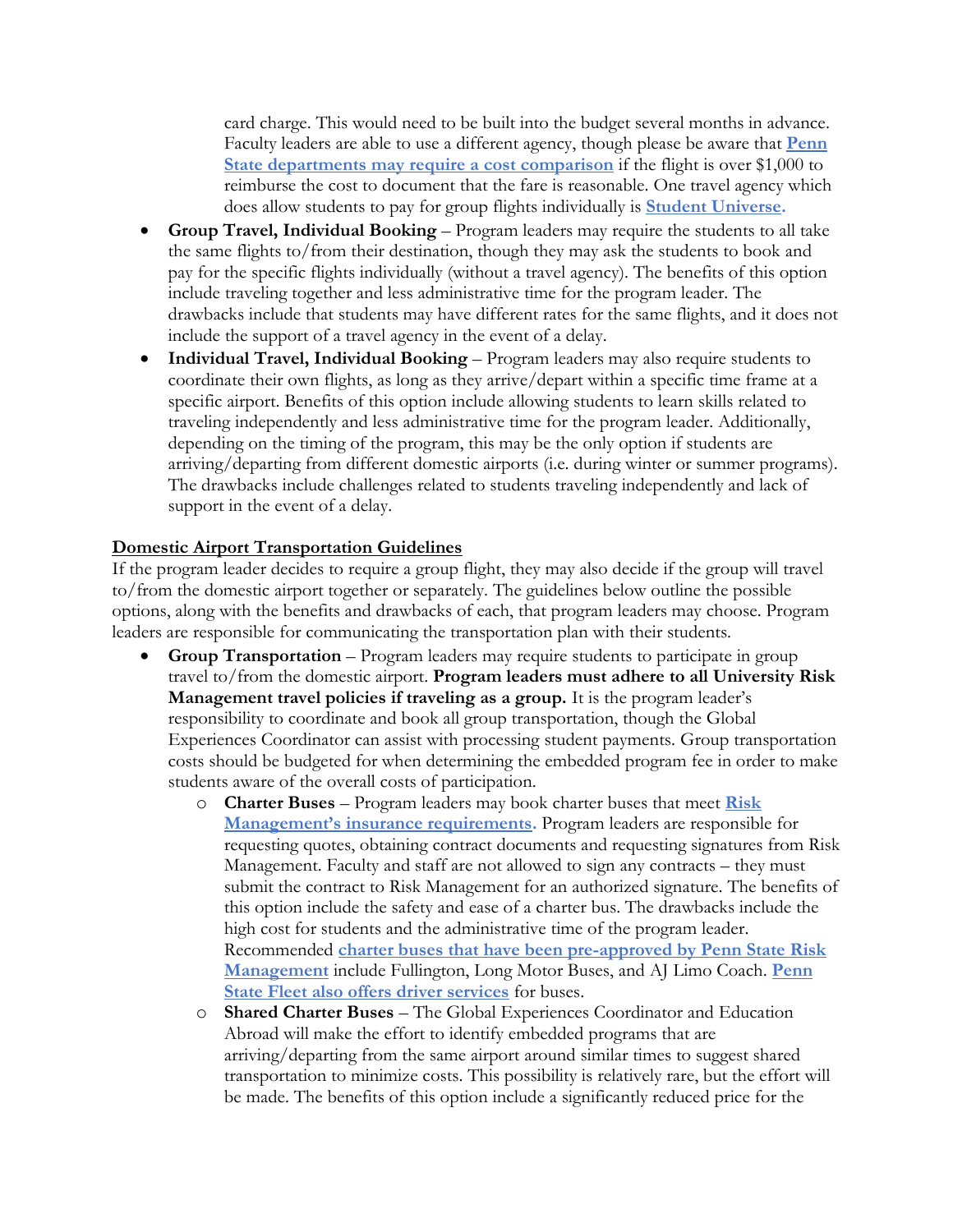students. The drawbacks include that unfortunately, coordination cannot take place until flights are determined later in the process, so program leaders must have a contingency plan and still budget for the maximum potential cost of transportation.

- o **Rental Cars** Depending on the number of travelers and the amount of luggage, program leaders may book rental vans through Penn State's partners- National and Enterprise. Per University policy, only faculty/staff may drive any car that is being used for University business – which would include coordinated group transportation. Thus, the group size would need to be small enough to fit in two rental vans that can be driven by the program leaders. The benefits of this option include the lower cost in comparison to a charter bus. The drawbacks include that this option will not work for larger groups.
- o **Payment for Group Transportation**  The Global Experiences Coordinator may assist with processing student payments for group transportation that is budgeted for in advance. If the program leader decides to require group transportation, the GEC and program leader will determine a maximum per student cost to include with the embedded program fee, with the hope that the cost could be reduced based on the number of student commitments or options for sharing a bus. These costs must be budgeted for in advance because they require approval from the University Budget Office. The Career Enrichment Network would collect the payment through the students' bursar accounts and would pay the invoice to the transportation provider. The Career Enrichment Network is not able to contribute any funding towards transportation. If the program leader's department is willing to subsidize or cover the cost of the transportation, that would be welcomed.
- **Individual Transportation** Program leaders may also require students to coordinate their own transportation to/from the domestic airport. Students may pursue options including driving personal vehicles, arranging their own carpools, taxis/Ubers, rental cars, etc. As this transportation is not being coordinated as group travel, it is not considered University business. The benefits of this option include allowing students to learn skills related to traveling independently and less administrative time for the program leader. The drawbacks include potentially increased cost and coordination for the students, depending on their mode of transportation.

# **PROGRAM COORDINATION & ADMINISTRATIVE SUPPORT**

Embedded programs are a priority area for the College, but we also recognize they require a high level of commitment and extra effort on the part of the proposing faculty member, department and the Liberal Arts Global Experiences Coordinator. Below, the responsibilities and expectations are outlined for the faculty, academic department, and Global Experiences Coordinator.

# **Faculty Responsibilities**

- Seek department approval and support for your embedded course idea prior to initiating the proposal process.
- Collaborate with the Global Experiences Coordinator to identify appropriate travel providers and develop a firm itinerary and program budget.
- Identify a second Penn State faculty or graduate student leader for the program.
- Promote and market the program to interested students.
- Submit the program proposal and seek financial support through Education Abroad.
- Participate in required emergency preparedness training through Education Abroad.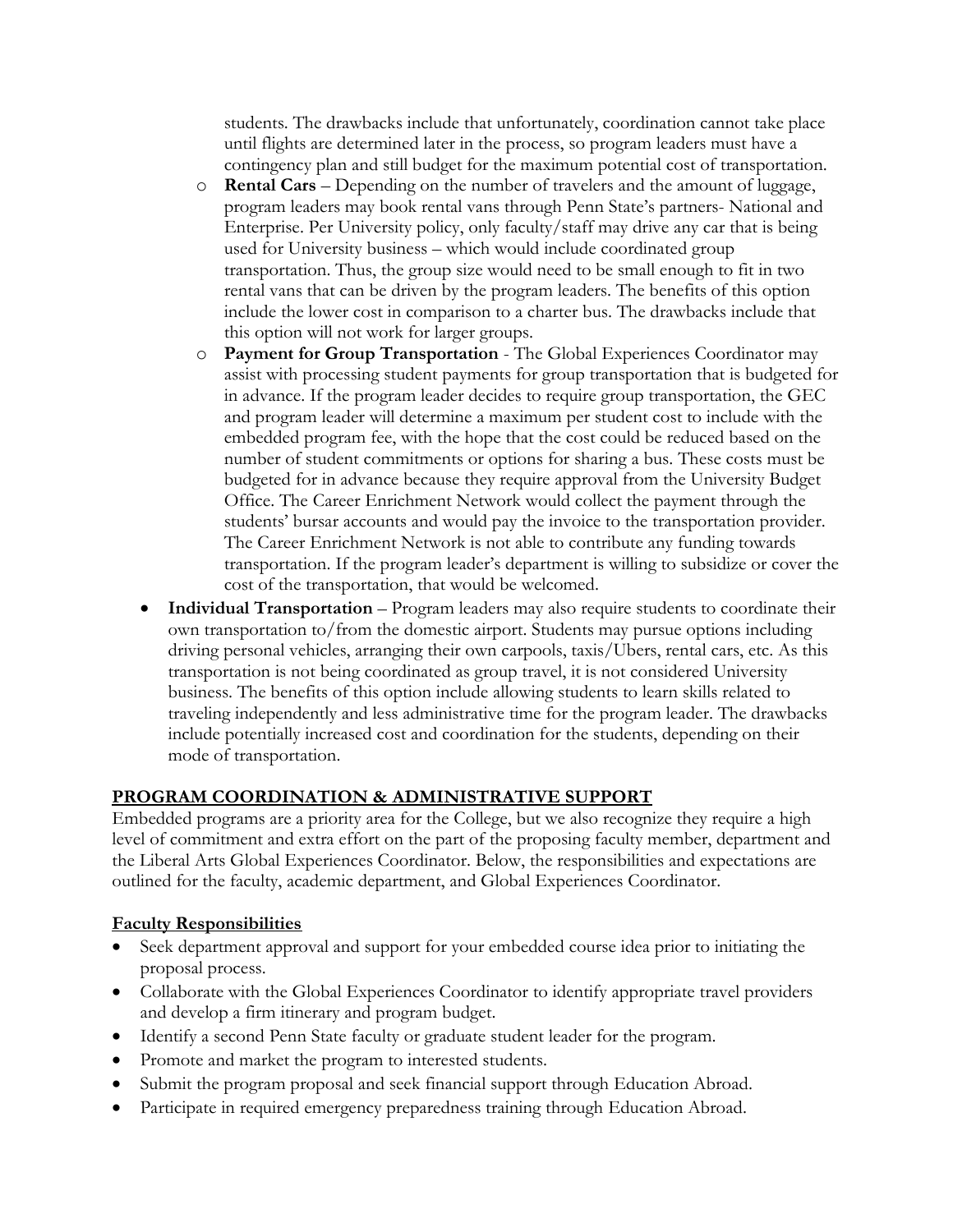- Decide if the program participants will travel as a group to/from the destination, and if so, coordinate logistics for group flights and airport transportation (guidelines provided above).
- Provide orientation to participating students, including responding to practical travel questions related to flights, arrivals, passports and visas, etc.
- Prepare to spend considerable time with the student group during travel, including troubleshooting any health and safety issues.
- Distribute the Embedded Program Fee Authorization Form (provided by the Global Experiences Coordinator) to students to provide details about the program fee and receive authorization for the fees to be added to the students' bursar accounts.

### **Academic Department Responsibilities**

- Manage the course scheduling of the embedded course and enroll students in the appropriate additional credits, if applicable. The Global Experiences Coordinator will communicate with the department about student enrollments, as necessary.
- Manage the travel support funds and research/professional development funds distribution process for program leaders; the Global Experiences Coordinator will communicate with the department to share information about these funds and their intended use prior to transferring the funds to the appropriate academic department.
- Offer funding for program leaders and student participants if available. Departments are encouraged to write a budget line item requesting funds for this purpose.
- Share any unforeseen program-related expenses with the Career Enrichment Network that may arise due to situations such as flight cancellations, delays, or weather-related travel issues.
- Assist with program promotion.

# **Global Experiences Coordinator Responsibilities**

- Consult with program leaders to provide guidance regarding the program proposal process and University policies and to serve as a liaison with Education Abroad.
- Connect faculty with third-party travel program providers.
- Connect program leaders with others who successfully have led embedded courses in past semesters and can share best practices for program development.
- Assist with promoting the course to Liberal Arts majors via social media outlets, academic advisers, Study Abroad Fair, etc.
- Handle the administrative and financial processes involved in obtaining University approvals for program contracts and fees, transferring funding for program leaders, and charging students' bursar accounts for program fees.

# **FREQUENTLY ASKED QUESTIONS**

Q: Who handles the finances related to paying the program provider and collecting students' fees? A: The Global Experiences Coordinator will charge the program fees directly to students' bursar accounts and will use these fees to pay the invoice from the program provider. This process involves obtaining quotes and/or contracts from the program provider and documentation of the fee, which must be approved by the Budget Office and the Bursar's Office. These transactions can vary depending on the provider policies, so please ask the Global Experiences Coordinator for clarification for your specific situation.